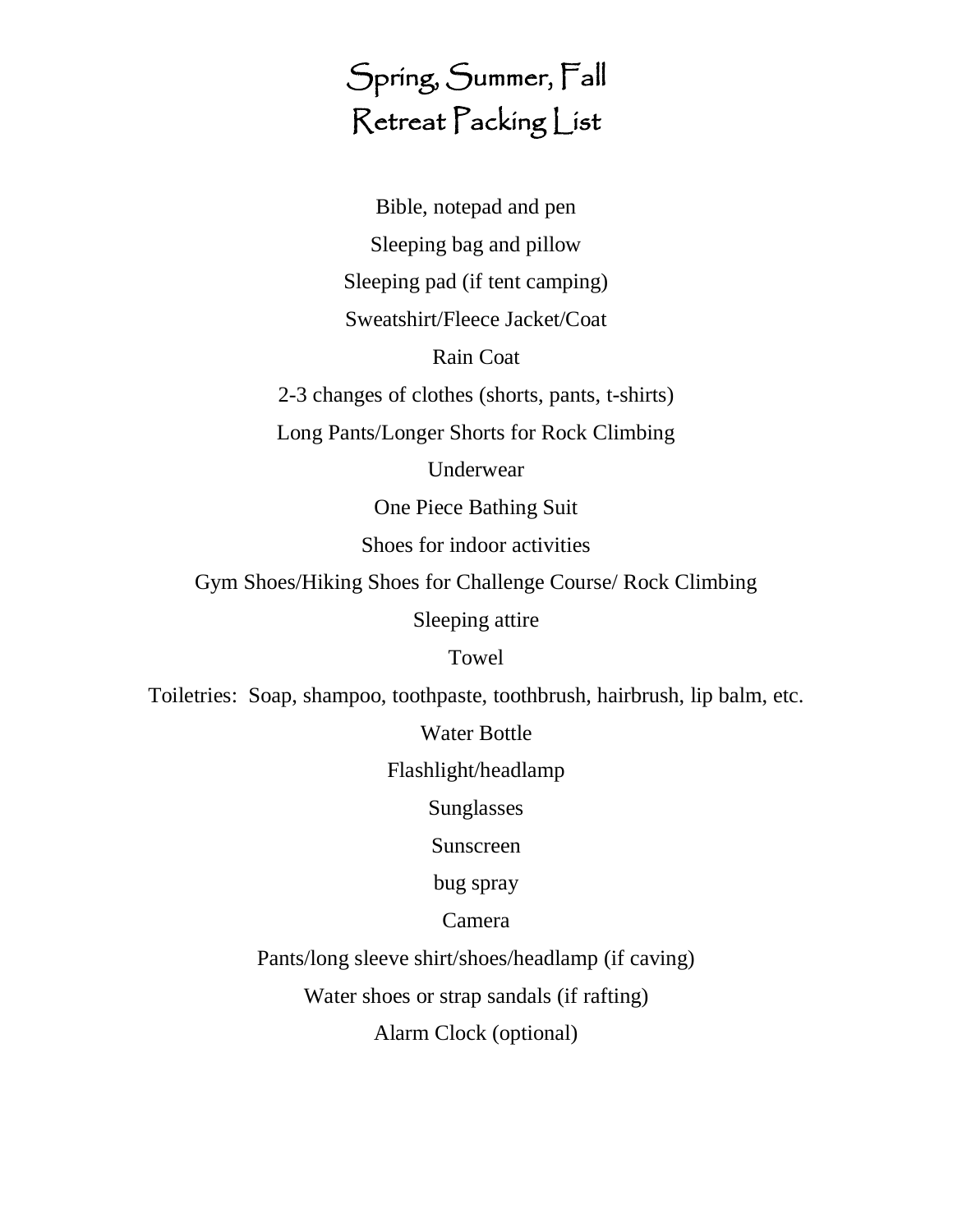#### Winter Retreat Packing List

Bible, notepad, and pen Sleeping bag and pillow Warm Boots Winter Coat Warm Hat and Gloves Long underwear Wool socks or heavy socks 2-3 changes of clothes Shoes for indoor activities Sleeping attire Towel Toiletries: Soap, shampoo, toothpaste, toothbrush, hairbrush, lip balm, etc. Water Bottle Flashlight Alarm Clock (optional) Camera (optional)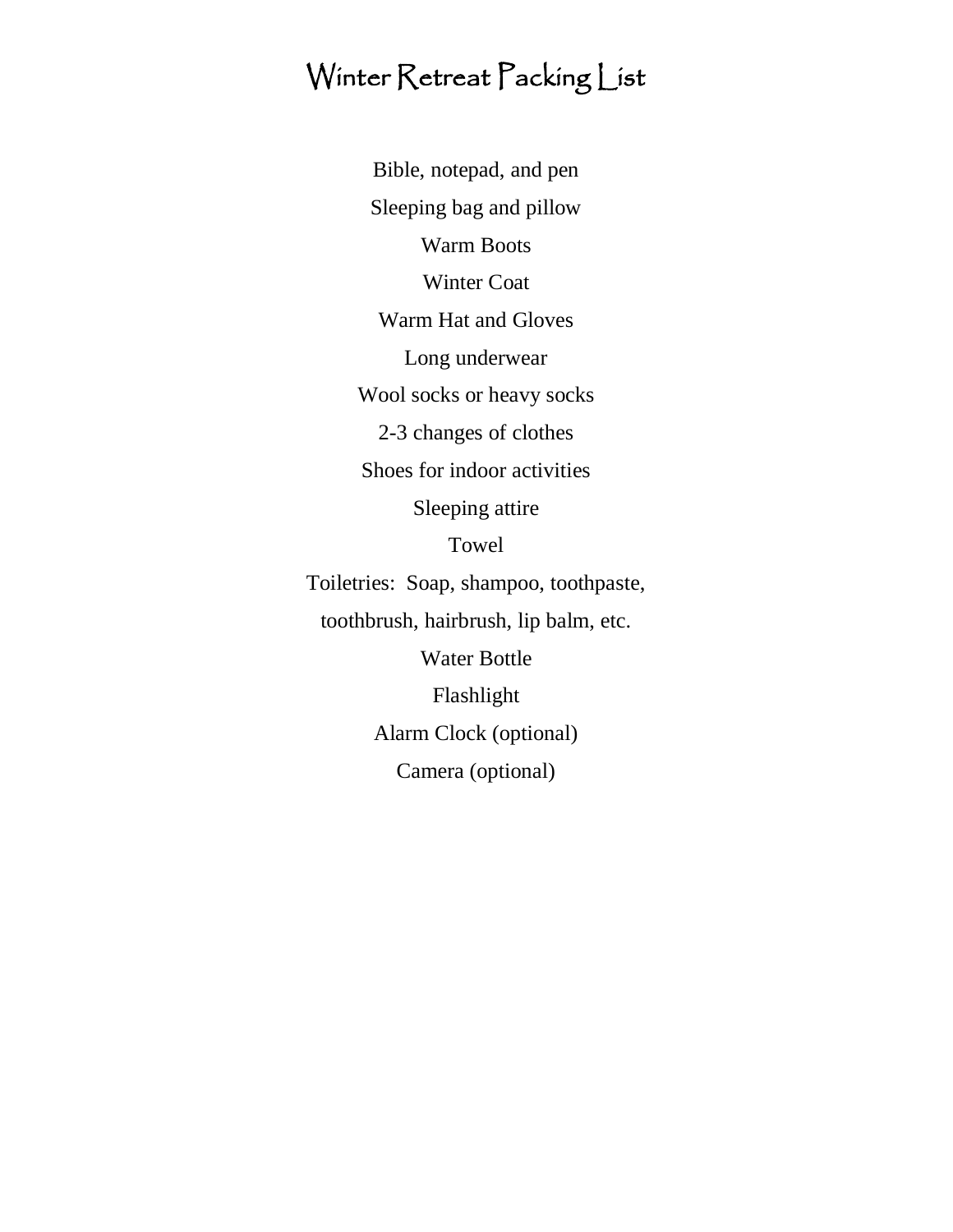## Houseboat Trip Packing List

Pack in Small Duffle Bag

Sleeping Bag or Blanket

Sheet/Pillow

Modest one-piece swimsuit

Changes of clothes

Toiletries

Towel

Sunblock (SPF 15+) - Sunblock for lips

Hat

Bible

Notebook/Pen

Sandals

Sunglasses

Sweatshirt or Fleece Jacket

Optional: Camera

Mask/Snorkel/Fins

Misc. Water Toys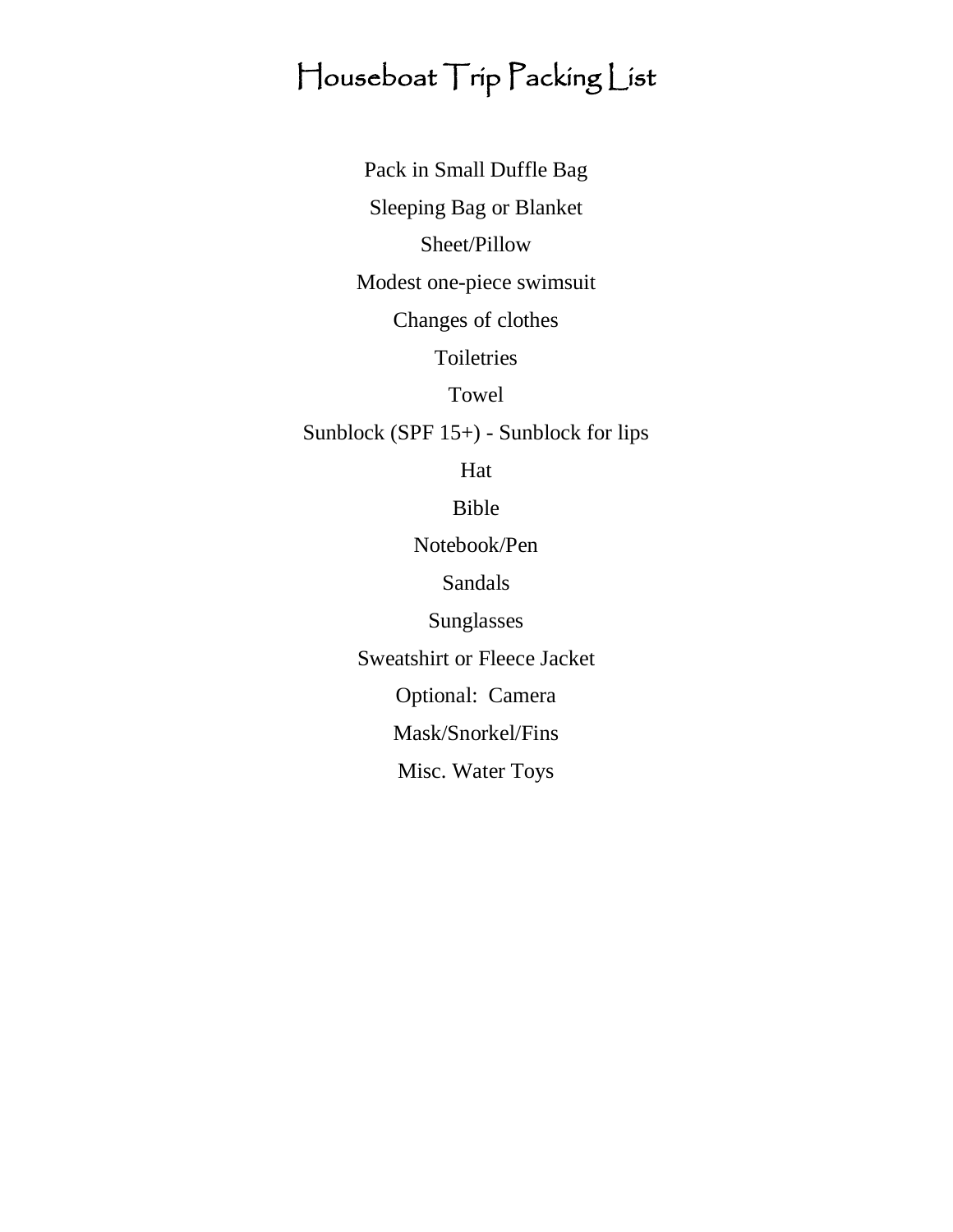# Overnight Rafting Trip Packing list

Bible, notepad, and pen One-piece Swimsuit Towel Sunscreen and hat Insect repellent Gym shoes, aqua socks, or strap sandals (For Rafting) Warm jacket or hooded sweatshirt Camera (optional) Sunglasses with keeper strap Sleeping bag Sleeping pad Pillow Long pants Long sleeved shirt Shorts t-shirts Rain Gear Toiletries